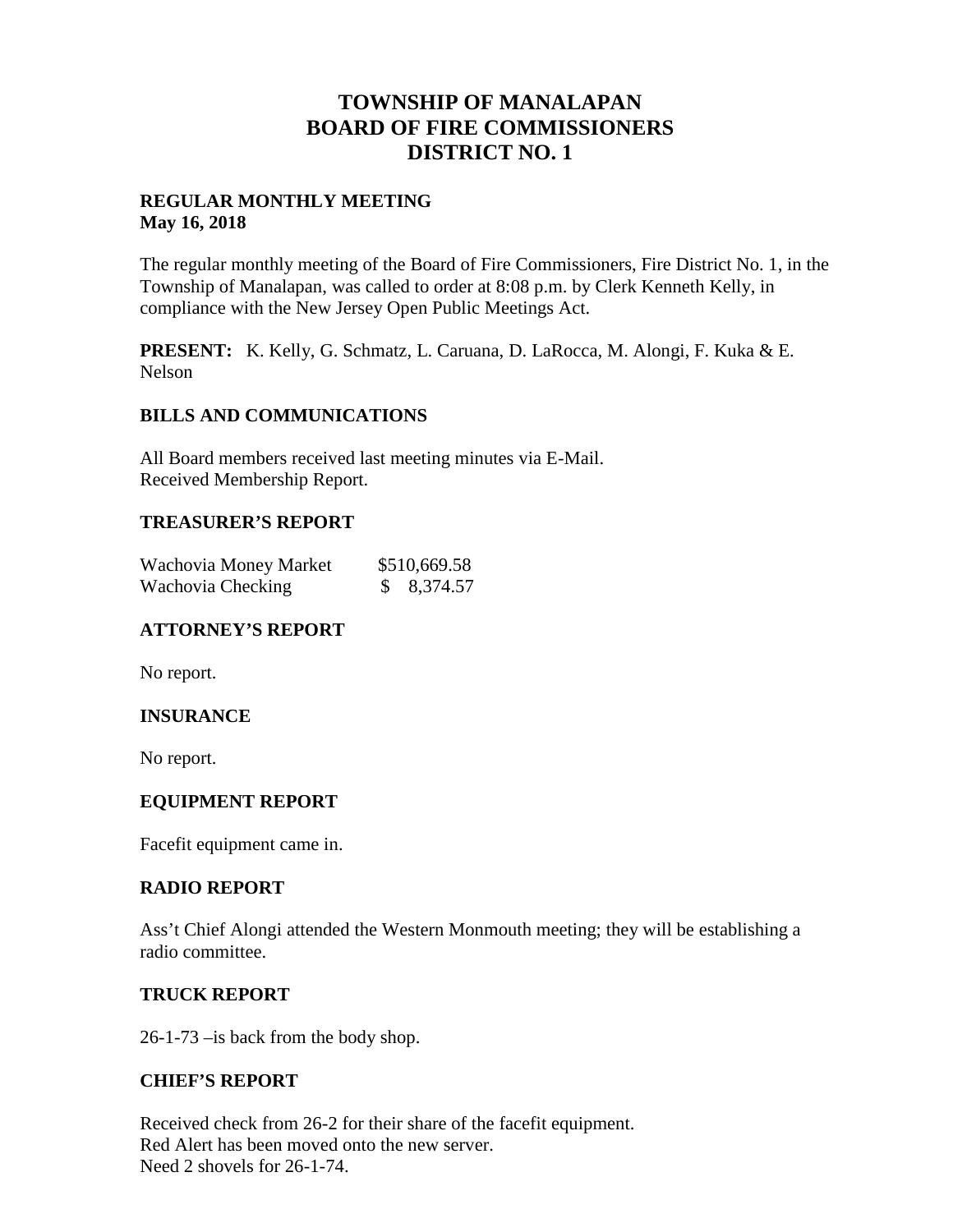Reservations have been made the Fire Expo. Had an issue with radio dispatching during the Covered Bridge fire.

#### **ASSOCIATION REPORT**

Would like to purchase 5 2-drawer filing cabinets for conference room.

### **TRUSTEES' REPORT**

No report.

### **OLD BUSINESS**

See attached.

#### **NEW BUSINESS**

Commissioner LaRocca made a motion to pay all vouchers; this was seconded by Commissioner Schmatz. All voted aye.

Commissioner LaRocca made a motion not to exceed \$1,500 to purchase filing cabinets for conference room; this was seconded by Commissioner Schmatz. All voted aye.

Commissioner Caruana made a motion for \$2,000 to have trucks detailed for Memorial Day; this was seconded by Commissioner Schmatz. All voted aye.

Meeting opened to the public at 8:36 p.m.

A motion was made by Commissioner Kelly to adjourn; it was seconded by Commissioner LaRocca and all voted aye.

Meeting adjourned at 8:39 p.m.

Respectfully submitted, Kenneth Kelly, Clerk